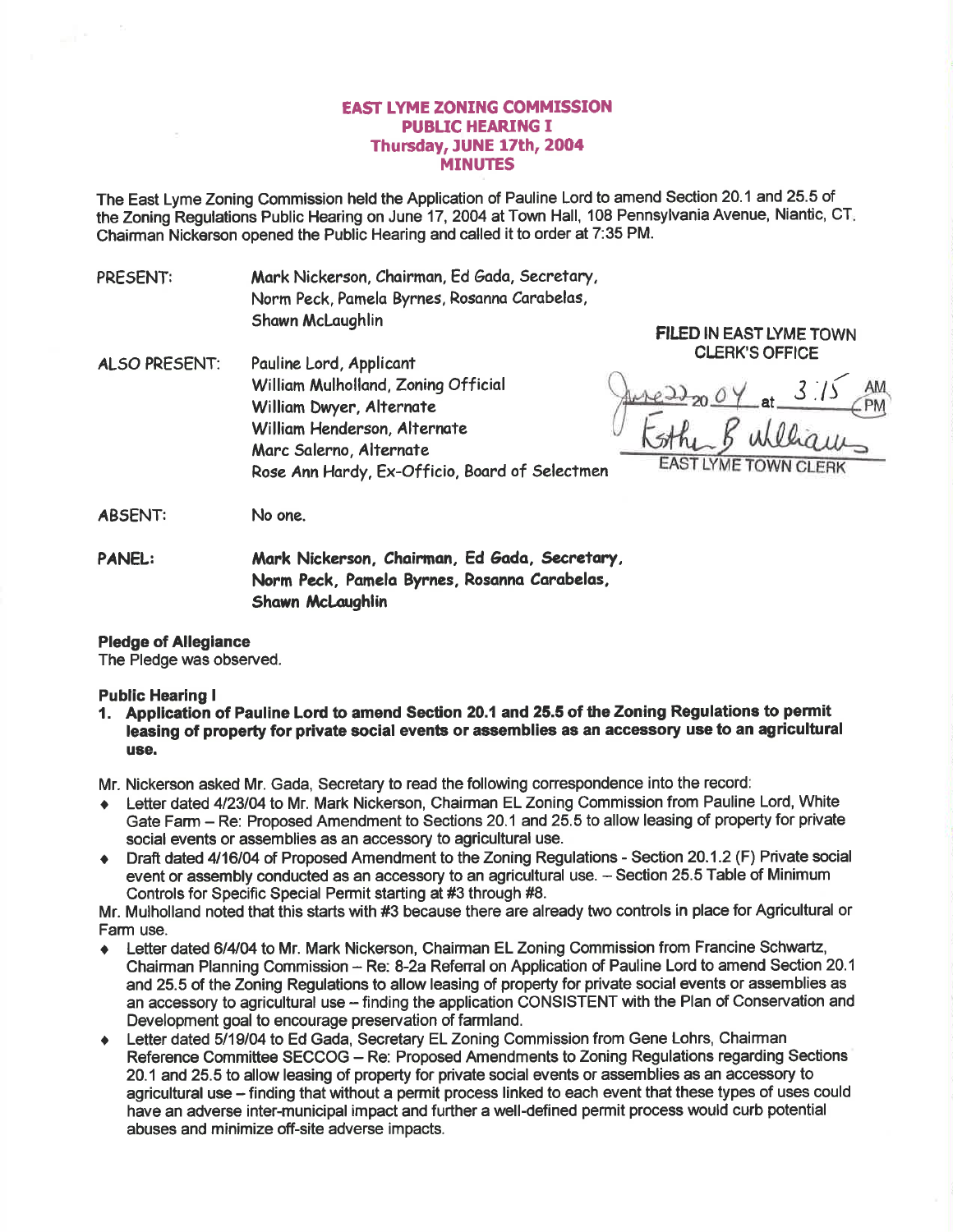Letter dated 6/14/04 to Wm. Mulholland, Zoning Official from Marcy Balint, Sr. Coastal Planner - Re: Amendments to Section 20.1 and 25.2 Private Social Events - citing that OSLIP has reviewed the zone change with the goals and policies of the CCMA and offers the following: consideration should be given to disallowing paved parking areas in order to minimize potential adverse impacts to water quality; gravel or grassed areas would adequately suffice. The Commission could consider disallowing the use within or near the coastal boundary area in EL. Also asked if buildings will be built and advising considerations regarding relatively small sized rural lots.

Mr. Mulholland stated that the Legal Ad ran in the New London Day on 6/4/04 and 6/14/04.

Mr. Mulholland explained that Section 20.1.2 sets up the use classification. Section 25.5 is self-explanatory and anyone seeking this type of use would have to come back before this Commission and go through the process to get a special permit.

Ms. Bymes asked if it would be each time that they would have to get a special permit. Mr. Mulholland said no.

Mr. Nickerson called upon the applicant to give their presentation.

Pauline Lord of 83 Upper Pattagansett Road, East Lyme said that she and her husband David Harlow own White Gate Farm, a small organic farming business that has some lakefront property on Upper Pattagansett Road. They are interested in creating a small revenue stream by bringing in this type of business for the farm for those people who would like to have weddings or parties in a farm type of setting. The number of guests would be no more than 350 and for 200 and over they would have traffic guards and parking attendants. They will have portolet type of restroom facilities and they will not pave any area as they have plenty of grassed area. They also intend to keep the noise under the decibel limit.

Mr. Gada asked if there would be any tents erected.

Ms. Lord said yes, by the caterers who work with Taylor's Tents and they would be for dancing, dining and a cook tent and a portolet tent.

Mr. Gada asked if any flooring or carpeting of some of the grass area would be done.

Ms. Lord said yes, a floor for dancing would be installed and taken up when done.

Mr. Mulholland said that he wants to make sure that the Commission focuses on this particular amendment that is being presented with this application as should it be approved, it applies throughout the Town and at this point in time, it is not site specific. lt would become site specific upon the request for a special permit for this type of use and at that time these type of issues would be addressed on an individual basis.

Mr. Nickerson asked Mr. Mulholland what defines a farm and agricultural business.

Mr. Mulholland said that the regulations have a farm defined but have nothing for agricultural business as such. They would need to define it and would have to research that on a case by case basis plus check case law and obtain input from the Town Aftorney to tighten it up.

Mr. Nickerson asked if the commission had any questions on the amendment.

Ms. Lord said that she has spoken at length with people who are in this type of business such as Happy Smith at Stonington Vineyards who has been doing this for 17 years now. She has obtained a lot of information from them and was advised by them to utilize some of it.

Mr. Nickerson asked if this business would be run year round.

Ms. Lord said that she supposed that it could and that they could have weddings in the snow near the lake and the icehouse.

Ms. Garabelas asked about traffic. She said that if they could put 350 people at a wedding then what about all of the cars and the traffic from these guests.

Mr. Mulholland said that traffic is certainly a concern at this time. He said that the criteria for an agricultural farm is that it must have a minimum of two acres and that the raising of livestock or poultry is kept no less than 100' from any lot line. A farm is defined in the regulations as: 'A tract of land used for the necessary farm buildings in connection with the raising and/or caring for agricultural, livestock, poultry, or dairy products, but excluding the raising of fur bearing animals and the maintaining of dog kennels.' Agricultural use is not defined at this point.

Ms. Carabelas said that if there is no paving allowed and no gravel that she is concerned that during the rainy season of May and June that they will have a lot of mud.